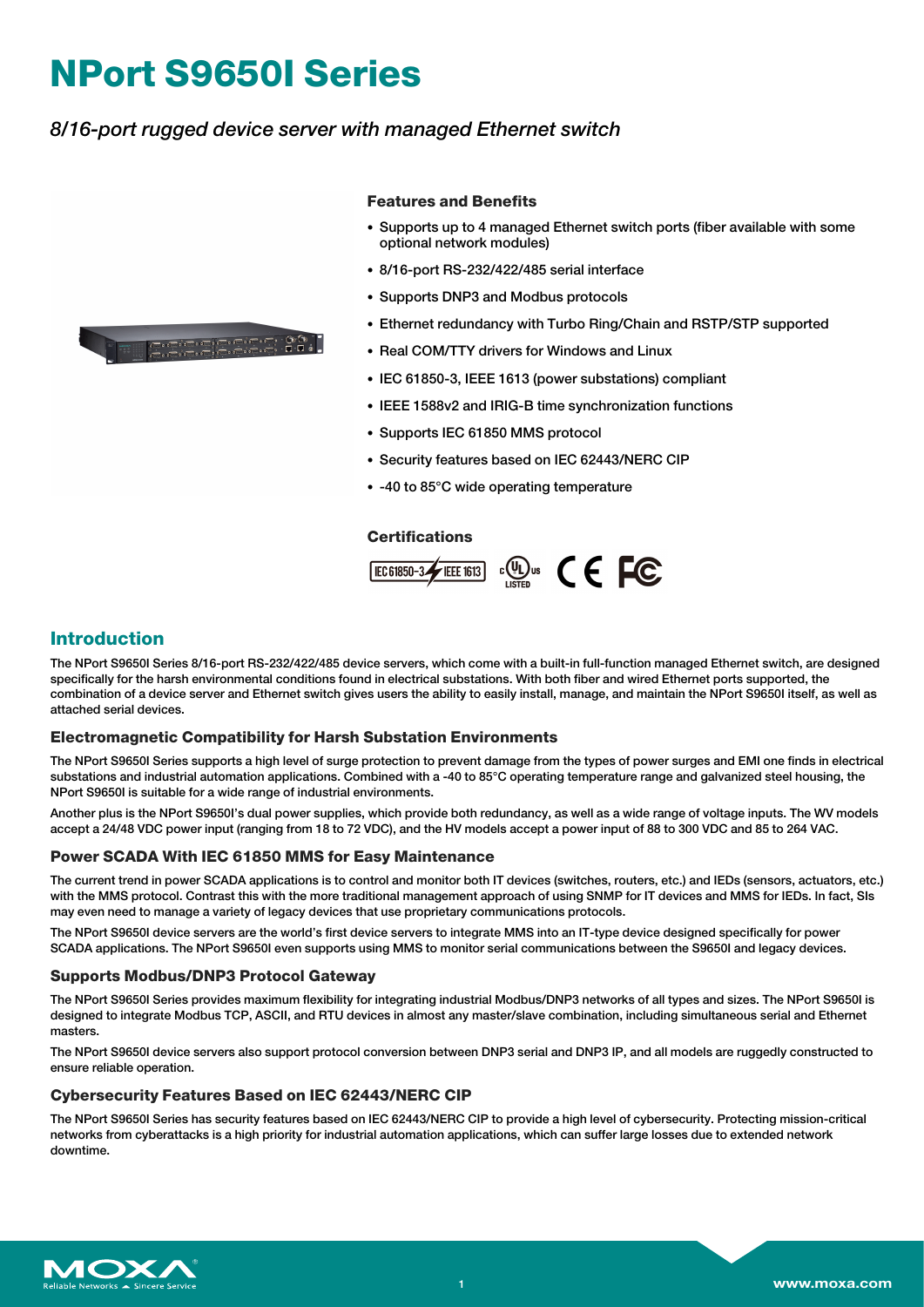## **Supports IEEE 1588v2 and IRIG-B Time Synchronization Functions**

The NPort S9650I Series, which has a modular design that supports IEEE 1588v2 and IRIG-B time synchronization, is able to interconnect and synchronize multiple types of intelligent electronic devices (IEDs) that use different communication protocols. The time source is provided via IEEE 1588v2 and converted to IRIG-B for distribution to the IEDs via the serial ports or via a dedicated IRIG-B BNC connector.

## **Ring Redundancy at the Device Level**

Device-level communication networks for industrial automation are very critical since they are used to control and monitor device processes. The reliability of these communications depends on ring redundancy at the device level, which is designed to provide fast network fault detection and reconfiguration to support the most demanding control applications. The NPort S9650I Series integrates a full-function NPort device server with an industrial switch to carry serial and Ethernet devices at the same time. In addition, the NPort S9650I Series can achieve ring redundancy with standard STP/RSTP and Moxa's proprietary Turbo Ring or Turbo Chain 2 redundancy protocols. This all-in-one design can be used to optimize and simplify your device network and enhance reliability.

# **Specifications**

Input/Output Interface

| <b>Alarm Contact Channels</b>              | Resistive load: 1 A @ 24 VDC                                                                                                                                                                                                                                                                              |                         |                 |                           |               |
|--------------------------------------------|-----------------------------------------------------------------------------------------------------------------------------------------------------------------------------------------------------------------------------------------------------------------------------------------------------------|-------------------------|-----------------|---------------------------|---------------|
| <b>Ethernet Interface</b>                  |                                                                                                                                                                                                                                                                                                           |                         |                 |                           |               |
| 10/100BaseT(X) Ports (RJ45 connector)      | NPort S9650I-E Series: 4 RJ45 ports<br>NPort S9650I-MSC Series: 2 RJ45 ports<br>NPort S9650I-SSC Series: 2 RJ45 ports<br>NPort S9650I-IRIG Series: 2 RJ45 ports                                                                                                                                           |                         |                 |                           |               |
| 100BaseFX Ports (multi-mode SC connector)  | NPort S9650I-MSC Series: 2 multi-mode SC ports                                                                                                                                                                                                                                                            |                         |                 |                           |               |
| 100BaseFX Ports (single-mode SC connector) | NPort S9650I-SSC Series: 2 single-mode SC ports                                                                                                                                                                                                                                                           |                         |                 |                           |               |
| <b>Magnetic Isolation Protection</b>       | 1.5 kV (built-in)                                                                                                                                                                                                                                                                                         |                         |                 |                           |               |
| <b>Optical Fiber</b>                       |                                                                                                                                                                                                                                                                                                           |                         |                 | 100BaseFX                 |               |
|                                            |                                                                                                                                                                                                                                                                                                           |                         | Multi-Mode      |                           | Single-Mode   |
|                                            | <b>Fiber Cable Type</b>                                                                                                                                                                                                                                                                                   |                         | OM <sub>1</sub> | 50/125 µm<br>800 MHz x km | G.652         |
|                                            | <b>Typical Distance</b>                                                                                                                                                                                                                                                                                   |                         | 4 km            | 5 km                      | 40 km         |
|                                            | Wavelength                                                                                                                                                                                                                                                                                                | Typical (nm)            |                 | 1300                      | 1310          |
|                                            |                                                                                                                                                                                                                                                                                                           | TX Range (nm)           |                 | 1260 to 1360              | 1280 to 1340  |
|                                            |                                                                                                                                                                                                                                                                                                           | RX Range (nm)           | 1100 to 1600    |                           | 1100 to 1600  |
|                                            | <b>Optical Power</b>                                                                                                                                                                                                                                                                                      | TX Range (dBm)          | $-10$ to $-20$  |                           | $0$ to $-5$   |
|                                            |                                                                                                                                                                                                                                                                                                           | RX Range (dBm)          | $-3$ to $-32$   |                           | $-3$ to $-34$ |
|                                            |                                                                                                                                                                                                                                                                                                           | Link Budget (dB)        | 12              |                           | 29            |
|                                            |                                                                                                                                                                                                                                                                                                           | Dispersion Penalty (dB) |                 | $\mathbf{3}$              | 1             |
|                                            | Note: When connecting a single-mode fiber transceiver, we recommend using an<br>attenuator to prevent damage caused by excessive optical power.<br>Note: Compute the "typical distance" of a specific fiber transceiver as follows: Link<br>budget (dB) > dispersion penalty (dB) + total link loss (dB). |                         |                 |                           |               |
| <b>Standards</b>                           | IEEE 802.1D-2004 for Spanning Tree Protocol<br>IEEE 802.1p for Class of Service<br>IEEE 802.1Q for VLAN Tagging<br>IEEE 802.1w for Rapid Spanning Tree Protocol<br>IEEE 802.1X for authentication<br>IEEE 802.3 for 10BaseT                                                                               |                         |                 |                           |               |

N **ANOX**  IEEE 802.3ad for Port Trunk with LACP IEEE 802.3u for 100BaseT(X) and 100BaseFX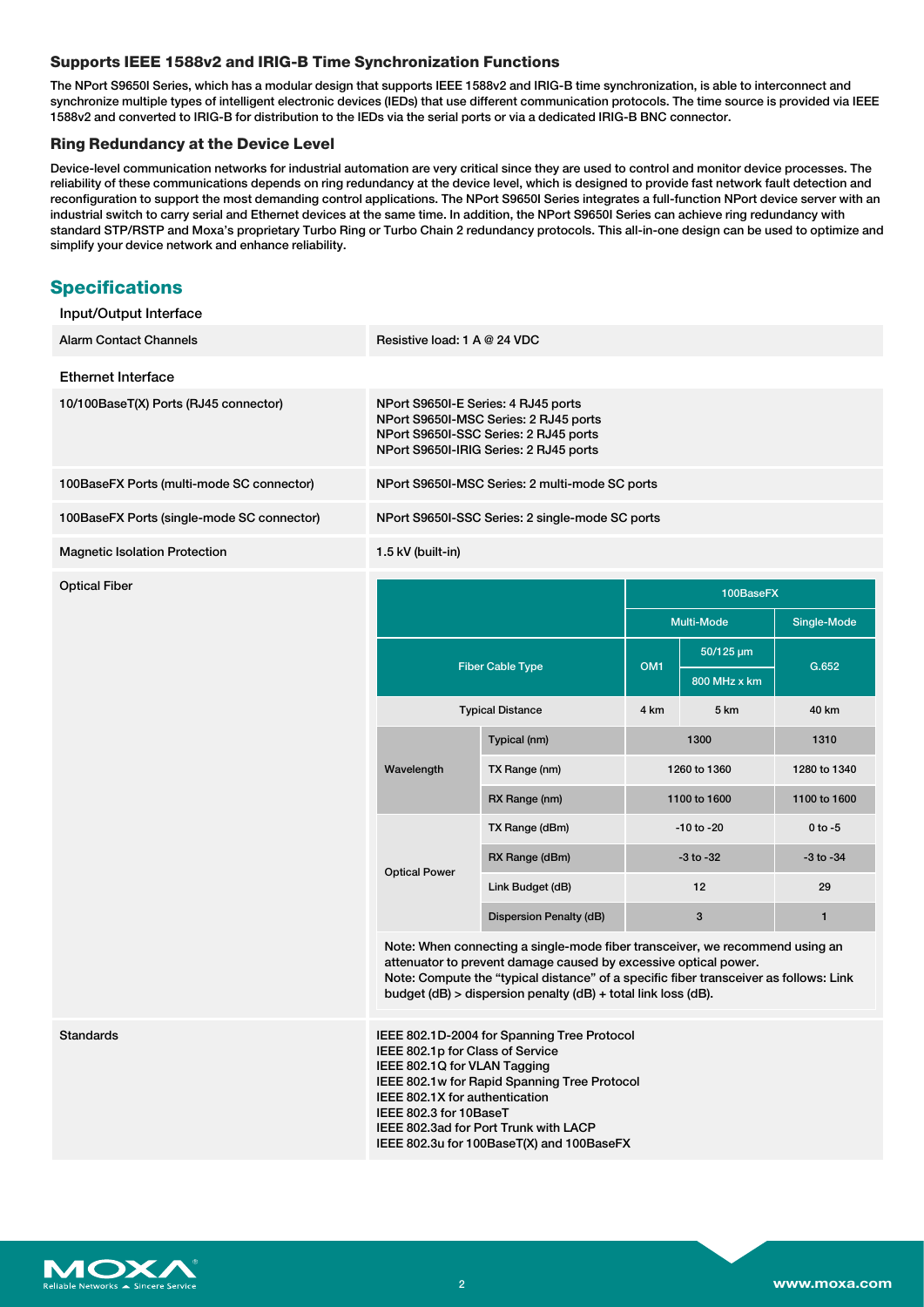## Switch Properties

| <b>IGMP Groups</b>                | 256                                                                                                                                                                   |
|-----------------------------------|-----------------------------------------------------------------------------------------------------------------------------------------------------------------------|
| Max. No. of VLANs                 | 64                                                                                                                                                                    |
| <b>Priority Queues</b>            | 4                                                                                                                                                                     |
| <b>VLAN ID Range</b>              | VID 1 to 4094                                                                                                                                                         |
| <b>Ethernet Software Features</b> |                                                                                                                                                                       |
| <b>Configuration Options</b>      | Command Line Interface (CLI) through Serial/Telnet/SSH, Web Console (HTTP/HTTPS),<br><b>Windows Utility</b>                                                           |
| Management                        | DHCP Client, DHCP Option 82, HTTP, IEC 61850 MMS, IPv4, LLDP, Port Mirror, RARP,<br>RMON, SMTP, SNMPv1/v2c/v3, Syslog, Telnet, TFTP, Web Console                      |
| Filter                            | GMRP, GVRP, IGMP v1/v2                                                                                                                                                |
| <b>Windows Real COM Drivers</b>   | Windows 95/98/ME/NT/2000, Windows XP/2003/Vista/2008/7/8/8.1/10 (x86/x64),<br>Windows 2008 R2/2012/2012 R2 (x64), Windows Embedded CE 5.0/6.0, Windows XP<br>Embedded |
| <b>Linux Real TTY Drivers</b>     | Kernel versions: 2.4.x, 2.6.x, 3.x, 4.x, and 5.x                                                                                                                      |
| <b>Fixed TTY Drivers</b>          | SCO UNIX, SCO OpenServer, UnixWare 7, QNX 4.25, QNX 6, Solaris 10, FreeBSD, AIX 5.<br>x, HP-UX 11i, Mac OS X                                                          |
| <b>Android API</b>                | Android 3.1.x and later                                                                                                                                               |
| <b>Industrial Protocols</b>       | Modbus TCP Server (Slave), DNP3 TCP Outstation                                                                                                                        |
| <b>Time Management</b>            | NTP Server/Client, SNTP, IEEE 1588v2 PTP (hardware-based), IRIG-B                                                                                                     |
| MIB                               | Bridge MIB, Device Settings MIB, Ethernet-like MIB, MIB-II, P-BRIDGE MIB, Q-BRIDGE<br>MIB, RFC1213, RFC1317, RMON MIB Groups 1, 2, 3, 9, RSTP MIB                     |
| <b>Redundancy Protocols</b>       | RSTP, Turbo Chain, Turbo Ring v1, Turbo Ring v2                                                                                                                       |
| Security                          | HTTPS/SSL, Local Account Accessibility, TACACS+, RADIUS, SSH                                                                                                          |
| <b>IRIG-B Interface</b>           |                                                                                                                                                                       |
| PWM/PPS Output, BNC Connector     | NPort S9650I-IRIG Series: 1                                                                                                                                           |
| PWM/PPS Output, DB9 Female        | NPort S9650I-8B-2HV-IRIG-T: 8<br>NPort S9650I-16B-2HV-IRIG-T: 16                                                                                                      |
| PWM Input, BNC Connector          | NPort S9650I-IRIG Series: 1                                                                                                                                           |
| Serial Interface                  |                                                                                                                                                                       |
| Connector                         | NPort S9650I-8/-16 Series: DB9 male<br>NPort S9650I-8B/-16B Series: DB9 female<br>NPort S9650I-8F/-16F Series: Multi-mode fiber ST connector                          |
| No. of Ports                      | 8 or 16                                                                                                                                                               |
| Serial Standards                  | RS-232, RS-422, RS-485                                                                                                                                                |
| <b>Operation Modes</b>            | Real COM mode, RFC2217 mode, TCP Client mode, TCP Server mode, UDP mode,<br>Modbus mode, DNP3 mode, DNP3 Raw Socket mode, Disabled                                    |
| <b>Baudrate</b>                   | 50 bps to 921.6 kbps (supports non-standard baudrates)                                                                                                                |
| Data Bits                         | 5, 6, 7, 8                                                                                                                                                            |
| <b>Stop Bits</b>                  | 1, 1.5, 2                                                                                                                                                             |

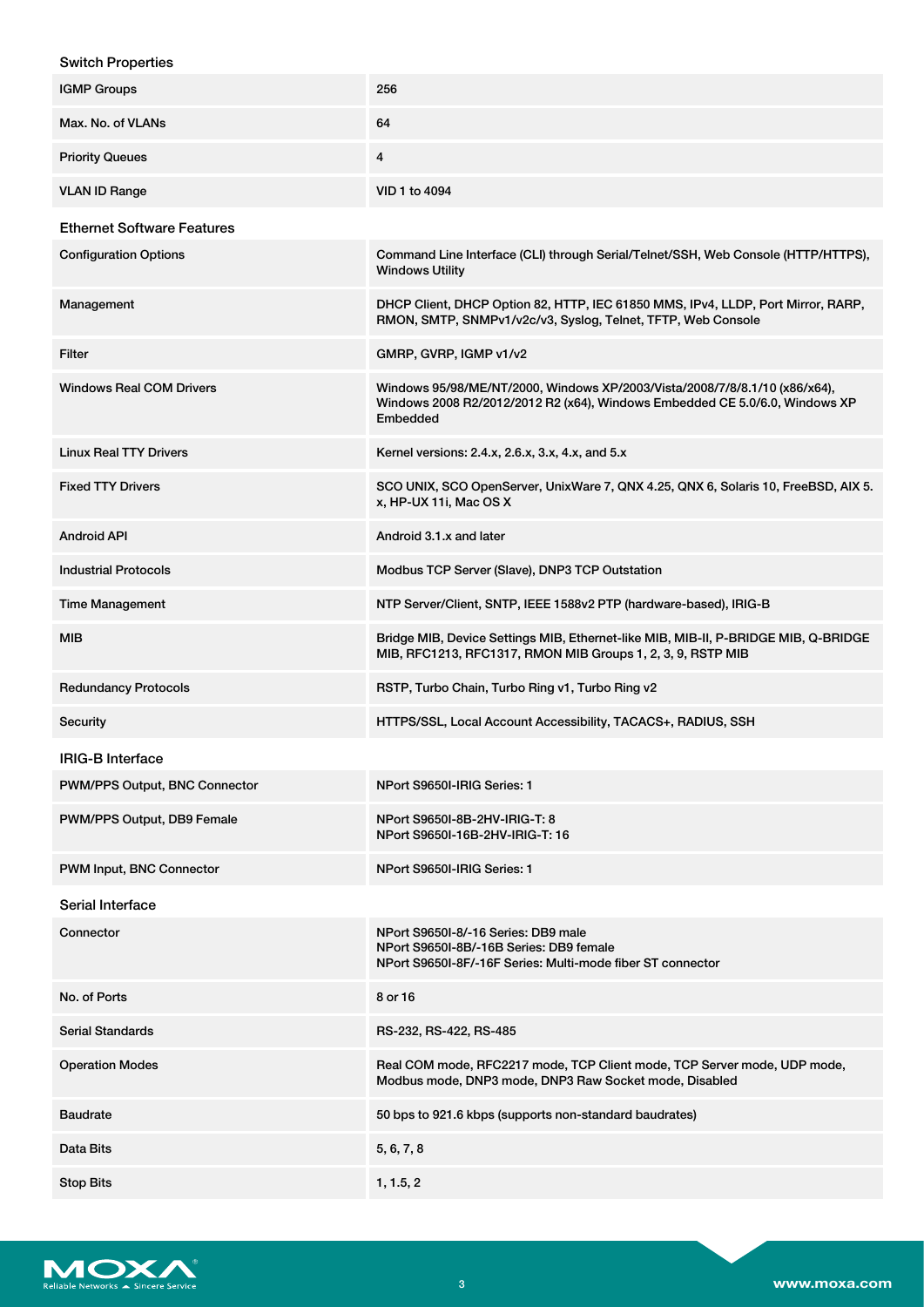| Parity                               | None, Even, Odd, Space, Mark                                                                                                            |
|--------------------------------------|-----------------------------------------------------------------------------------------------------------------------------------------|
| <b>Flow Control</b>                  | None, RTS/CTS, XON/XOFF                                                                                                                 |
| Isolation                            | $2$ kV                                                                                                                                  |
| Surge                                | 4 <sub>kV</sub>                                                                                                                         |
| <b>RS-485 Data Direction Control</b> | ADDC <sup>®</sup> (automatic data direction control)                                                                                    |
| Pull High/Low Resistor for RS-485    | 1 kilo-ohm, 150 kilo-ohms                                                                                                               |
| <b>Terminator for RS-485</b>         | 120 ohms                                                                                                                                |
| <b>Console Port</b>                  | RS-232 (TxD, RxD, GND), 10-pin RJ45 (19200, n, 8, 1)                                                                                    |
| <b>Serial Signals</b>                |                                                                                                                                         |
| <b>RS-232</b>                        | NPort S9650I-IRIG Series: TxD, RxD, RTS, CTS, DTR/+IRIG-B, DSR, DCD, GND<br>NPort S9650I Series: TxD, RxD, RTS, CTS, DTR, DSR, DCD, GND |
| <b>RS-422</b>                        | NPort S9650I-IRIG Series: TxD+, TxD-, RxD+, RxD-, GND, +IRIG-B<br>NPort S9650I Series: Tx+, Tx-, Rx+, Rx-                               |
| <b>RS-485-4w</b>                     | Tx+, Tx-, Rx+, Rx-, GND                                                                                                                 |
| <b>RS-485-2w</b>                     | NPort S9650I-IRIG Series: Data+, Data-, GND, +IRIG-B<br>NPort S9650I Series: Data+, Data-, GND                                          |
| <b>DIP Switch Configuration</b>      |                                                                                                                                         |
| <b>Ethernet Interface</b>            | Turbo Ring, Master, Coupler, Reserved                                                                                                   |
| <b>Modbus TCP</b>                    |                                                                                                                                         |
| Max. No. of Client Connections       | 32                                                                                                                                      |
| Max. No. of Server Connections       | 16                                                                                                                                      |
| DNP3 (Transparent)                   |                                                                                                                                         |
| Max. No. of Master Connections       | 16                                                                                                                                      |
| Max. No. of Outstation Connections   | 32                                                                                                                                      |
| Reliability                          |                                                                                                                                         |
| <b>Automatic Reboot Trigger</b>      | <b>Built-in WDT</b>                                                                                                                     |
| <b>Alert Tools</b>                   | Built-in buzzer and RTC (real-time clock)                                                                                               |
| <b>Power Parameters</b>              |                                                                                                                                         |
| No. of Power Inputs                  | $\overline{2}$                                                                                                                          |
| <b>Reverse Polarity Protection</b>   | Supported                                                                                                                               |
| <b>Input Current</b>                 | 0.65 A @ 100 VAC, 0.47A @ 100 VDC                                                                                                       |
| <b>Input Voltage</b>                 | 110/220 VAC/VDC (100 to 240 VAC, 100 to 250 VDC)                                                                                        |
| <b>Physical Characteristics</b>      |                                                                                                                                         |
| Housing                              | Metal                                                                                                                                   |
| Installation                         | 19-inch rack mounting                                                                                                                   |
| <b>Dimensions</b>                    | 457 x 32 x 330 mm (18 x 1.25 x 12.99 in)                                                                                                |
| Weight                               | Product only: 5.15 kg (11.35 lb)                                                                                                        |

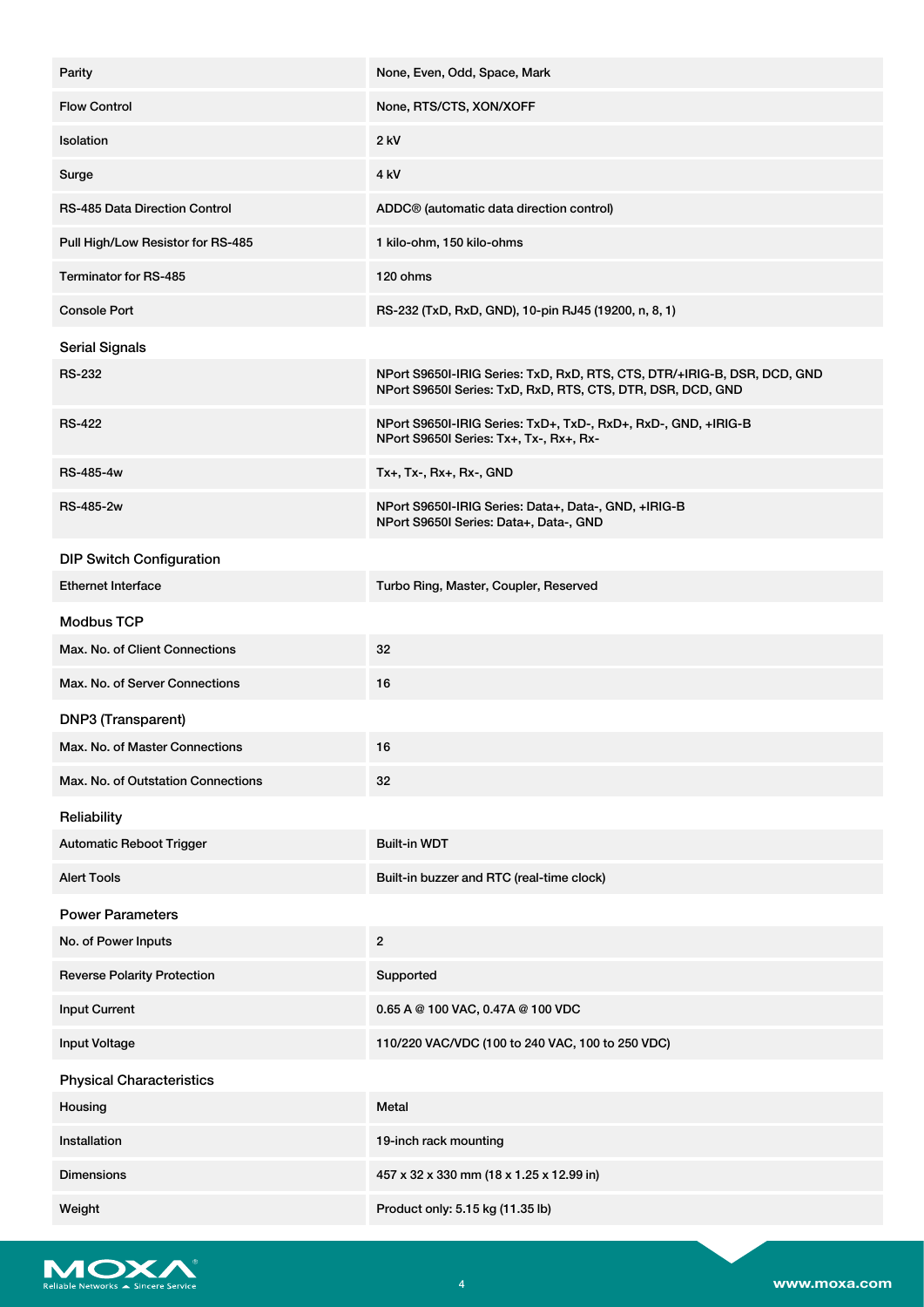# Environmental Limits

| <b>Operating Temperature</b>           | -40 to 85°C (-40 to 185°F)                                                                                                                                                                                                                                                                                                                                                                                                                                                                                                                                                                          |
|----------------------------------------|-----------------------------------------------------------------------------------------------------------------------------------------------------------------------------------------------------------------------------------------------------------------------------------------------------------------------------------------------------------------------------------------------------------------------------------------------------------------------------------------------------------------------------------------------------------------------------------------------------|
| Storage Temperature (package included) | -40 to 85°C (-40 to 185°F)                                                                                                                                                                                                                                                                                                                                                                                                                                                                                                                                                                          |
| <b>Ambient Relative Humidity</b>       | 5 to 95% (non-condensing)                                                                                                                                                                                                                                                                                                                                                                                                                                                                                                                                                                           |
| <b>Standards and Certifications</b>    |                                                                                                                                                                                                                                                                                                                                                                                                                                                                                                                                                                                                     |
| <b>EMC</b>                             | EN 61000-6-2/-6-4                                                                                                                                                                                                                                                                                                                                                                                                                                                                                                                                                                                   |
| EMI                                    | CISPR 32, FCC Part 15B Class A                                                                                                                                                                                                                                                                                                                                                                                                                                                                                                                                                                      |
| <b>EMS</b>                             | IEC 61000-4-2 ESD: Contact: 8 kV; Air: 15 kV<br>IEC 61000-4-3 RS: 80 MHz to 1 GHz: 10 V/m<br>IEC 61000-4-4 EFT: Power: 4 kV; Signal: 4 kV<br>IEC 61000-4-5 Surge: Power: 4 kV; Signal: 4 kV<br>IEC 61000-4-6 CS: 150 kHz to 80 MHz: 10 V/m; Signal: 10 V/m<br>IEC 61000-4-8 PFMF<br>IEC 61000-4-11 DIPs                                                                                                                                                                                                                                                                                             |
| <b>Environmental Testing</b>           | IEC 60068-2-2<br>IEC 60068-2-14                                                                                                                                                                                                                                                                                                                                                                                                                                                                                                                                                                     |
| <b>Power Substation</b>                | IEC 61850-3, IEEE 1613                                                                                                                                                                                                                                                                                                                                                                                                                                                                                                                                                                              |
| Safety                                 | EN 61010-2-201, UL 61010-2-201                                                                                                                                                                                                                                                                                                                                                                                                                                                                                                                                                                      |
| Shock                                  | IEC 60068-2-27                                                                                                                                                                                                                                                                                                                                                                                                                                                                                                                                                                                      |
| Vibration                              | IEC 60068-2-6, IEC 60068-2-64                                                                                                                                                                                                                                                                                                                                                                                                                                                                                                                                                                       |
| <b>Declaration</b>                     |                                                                                                                                                                                                                                                                                                                                                                                                                                                                                                                                                                                                     |
| <b>Green Product</b>                   | RoHS, CRoHS, WEEE                                                                                                                                                                                                                                                                                                                                                                                                                                                                                                                                                                                   |
| <b>MTBF</b>                            |                                                                                                                                                                                                                                                                                                                                                                                                                                                                                                                                                                                                     |
| Time                                   | NPort S9650I-8-2HV-E-T: 224,670 hrs<br>NPort S9650I-8-2HV-MSC-T: 220,944 hrs<br>NPort S9650I-8-2HV-SSC-T: 220,944 hrs<br>NPort S9650I-8B-2HV-IRIG-T: 213,025 hrs<br>NPort S9650I-8F-2HV-E-T: 311,734 hrs<br>NPort S9650I-8F-2HV-MSC-T: 304,587 hrs<br>NPort S9650I-8F-2HV-SSC-T: 304,587 hrs<br>NPort S9650I-16-2HV-E-T: 158,816 hrs<br>NPort S9650I-16-2HV-MSC-T: 156,949 hrs<br>NPort S9650I-16-2HV-SSC-T: 156,949 hrs<br>NPort S9650I-16B-2HV-IRIG-T: 157,770 hrs<br>NPort S9650I-16F-2HV-E-T: 261,817 hrs<br>NPort S9650I-16F-2HV-MSC-T: 256,761 hrs<br>NPort S9650I-16F-2HV-SSC-T: 256,761 hrs |
| <b>Standards</b>                       | Telcordia SR332                                                                                                                                                                                                                                                                                                                                                                                                                                                                                                                                                                                     |
| Warranty                               |                                                                                                                                                                                                                                                                                                                                                                                                                                                                                                                                                                                                     |
| <b>Warranty Period</b>                 | 5 years                                                                                                                                                                                                                                                                                                                                                                                                                                                                                                                                                                                             |
| <b>Details</b>                         | See www.moxa.com/warranty                                                                                                                                                                                                                                                                                                                                                                                                                                                                                                                                                                           |
| <b>Package Contents</b>                |                                                                                                                                                                                                                                                                                                                                                                                                                                                                                                                                                                                                     |
| <b>Device</b>                          | 1 x NPort S9650I Series device server                                                                                                                                                                                                                                                                                                                                                                                                                                                                                                                                                               |
| Documentation                          | 1 x quick installation guide<br>1 x warranty card                                                                                                                                                                                                                                                                                                                                                                                                                                                                                                                                                   |

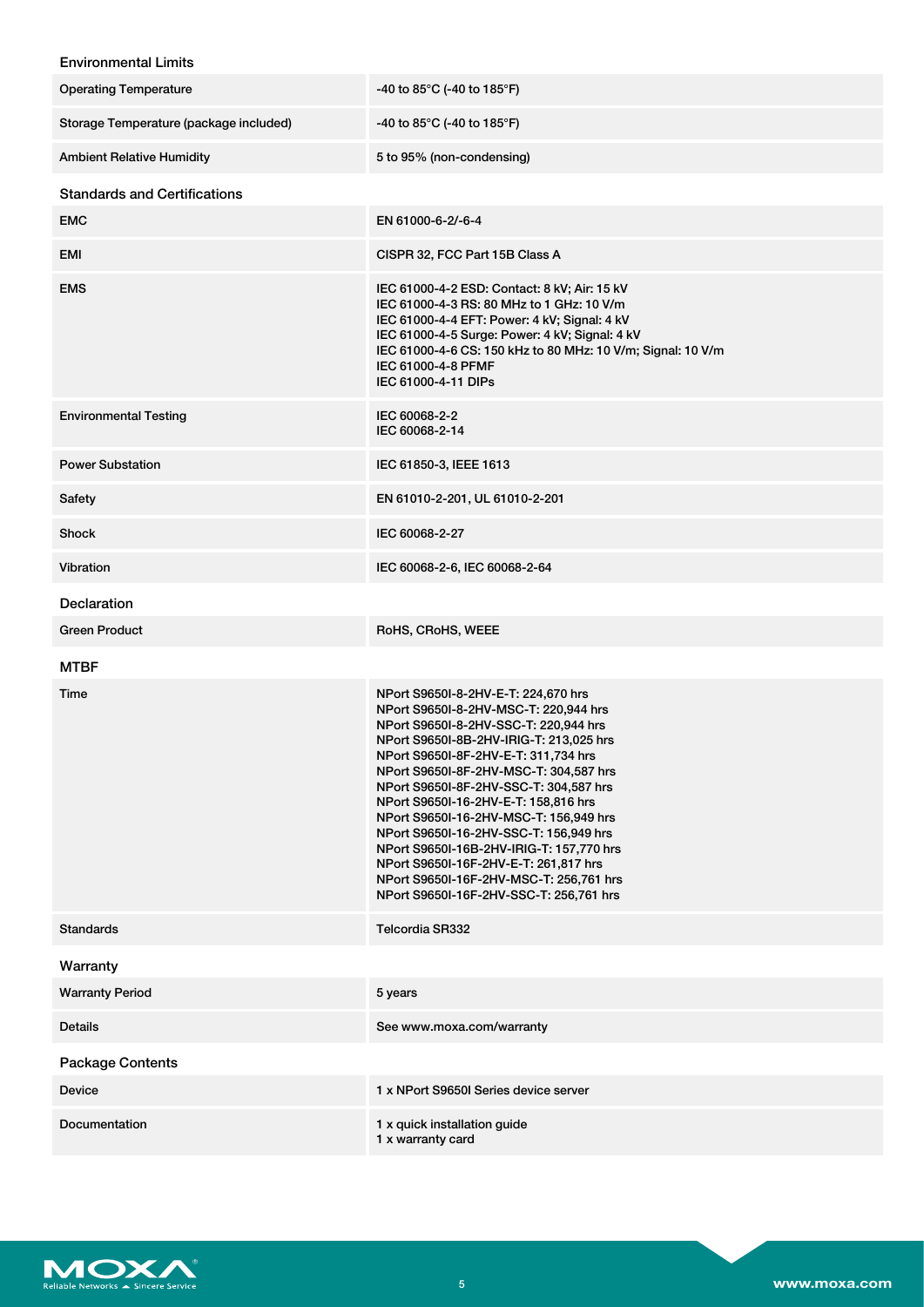# **Dimensions**

Unit: mm (inch)



# **Ordering Information**

| <b>Model Name</b>            | No. of Serial Ports | <b>Serial Port Connector</b> | <b>IRIG-B Time Sync</b>      | No. of Ethernet Ports | <b>Ethernet Port Connector</b>                              |
|------------------------------|---------------------|------------------------------|------------------------------|-----------------------|-------------------------------------------------------------|
| NPort S9650I-8-2HV-E-T       | 8                   | DB9 male                     | $\qquad \qquad \blacksquare$ |                       | 4 x RJ45                                                    |
| NPort S9650I-8-2HV-<br>MSC-T | 8                   | DB9 male                     |                              |                       | $2 \times RJ45$ , $2 \times multi$ -mode<br><b>SC</b> fiber |
| NPort S9650I-8-2HV-<br>SSC-T | 8                   | DB9 male                     | $\overline{\phantom{0}}$     |                       | $2 \times$ RJ45, $2 \times$ single-<br>mode SC fiber        |